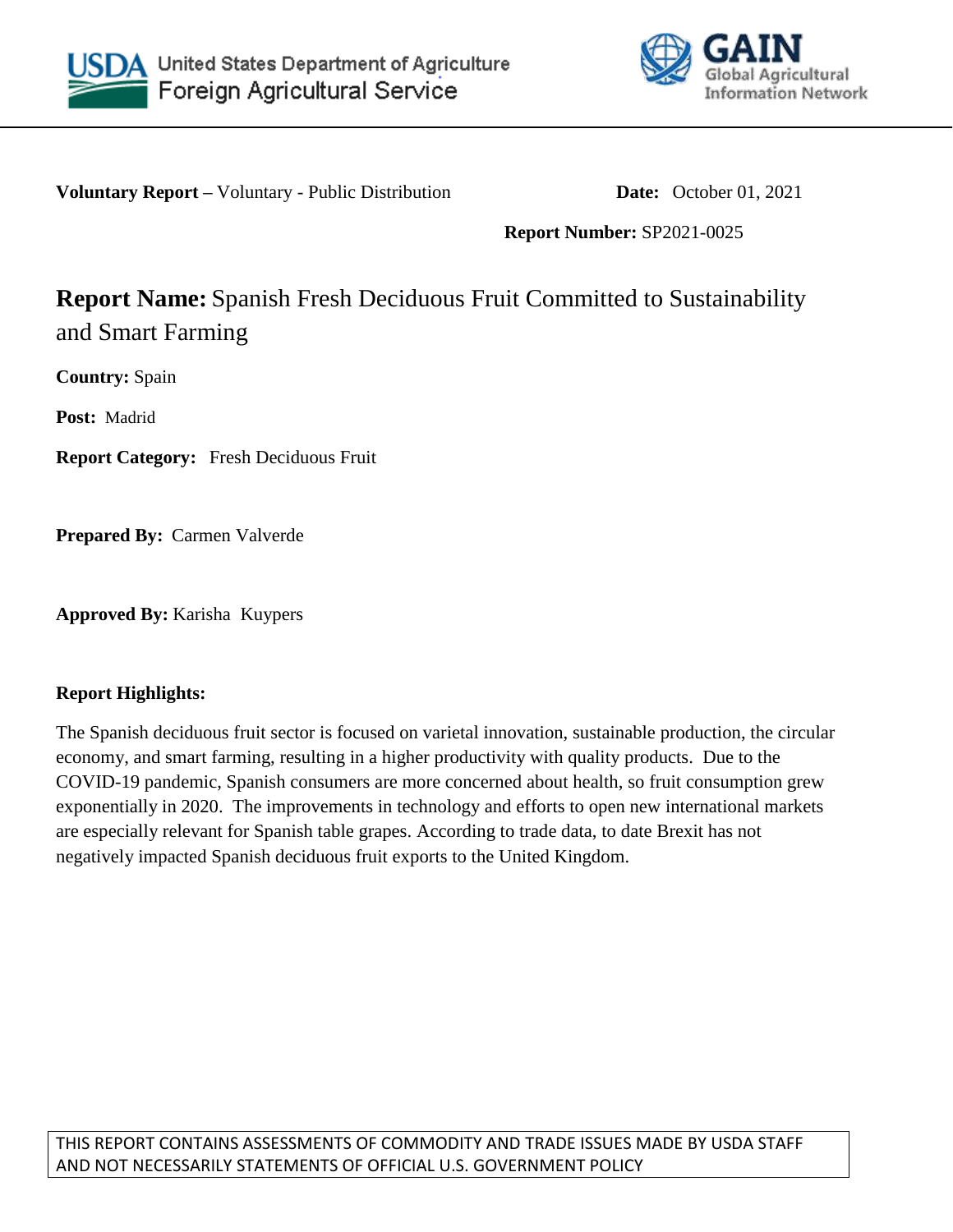### **Executive Summary**

The Spanish fresh deciduous fruit sector is committed to and focused on fruit varietal innovation, sustainable production, smart farming, digital improvements, green packaging, and fruit quality.  More efficient harvest and processing methods have resulted in higher productivity. The introduction of new varieties and efforts to open new international markets are especially relevant in the Spanish table grapes sector.

Due to the COVID-19 pandemic, Spanish consumers are more concerned about health and are eating at home more. In 2020, the benefits of fruits and vegetables as healthy products caused consumption to grow exponentially. In the case of apples, their durable and less perishable nature strongly increased consumption. This significant consumption change took place mainly in the first months of the pandemic (March 2020-June 2020) as consumers were confined at home, although eventually consumption stabilized once concerns over lack of supply were allayed. In this context, it should be noted that producers and distributors made great efforts to ensure that there were no major disruptions in the deciduous fruit sector due to COVID-19, although production costs due to the pandemic and its related restrictions notably increased. 

Additionally, according to Trade Data Monitor (TDM), Spain is the main fruit supplier to the United Kingdom (UK), providing mainly bananas, table grapes, fresh apples, and citrus. In MY 2020/21, Spanish apple exports to the UK were valued at \$12 million USD, stable compared to the previous season and up to now not impacted by Brexit. The UK is also the top market for Spanish table grapes.  Last season, Spain´s table grape exports to the British market were valued at \$144 million and according to the industry, to date Brexit has also not negatively impacted the Spanish table grape exports to this market.

### **General Overview**

The Spanish fruit sector is in constant evolution to develop new varieties of apples and pears with more flavor, texture, and juiciness that are adapted to the warmer Mediterranean climate. Producers are looking to improve traditional varieties for greater quality and flavor, as well as to develop and advance new and organic varieties. Spain is a leading supplier of organic fruit and vegetables in European markets, where consumption is increasing annually. In 2019, Spanish organic apple production exceeded one million tons, an increase of 1.6 percent.  

Improvements in sustainable production are mainly focused on the circular economy and use of renewable energies, as well as reducing waste, CO2 emissions, water footprint, and inputs, to produce more efficiently through reduced resource use. In this sense, technology and innovation, digitalization, smart farming, and Artificial Intelligence (AI) are key factors in the overall Spanish fruit sector. The Spanish Ministry of Agriculture supports the fruit sector through the [Digitalization and Big Data Group,](https://www.mapa.gob.es/es/agricultura/temas/producciones-agricolas/5laestrategiadedigitalizaciondelsectoragroalimentario_rociowojski_tcm30-576380.pdf) created by 43 independent experts, to help fruit growers and industry reach these new goals and enable the transitions included in the EU Farm to Fork strategy.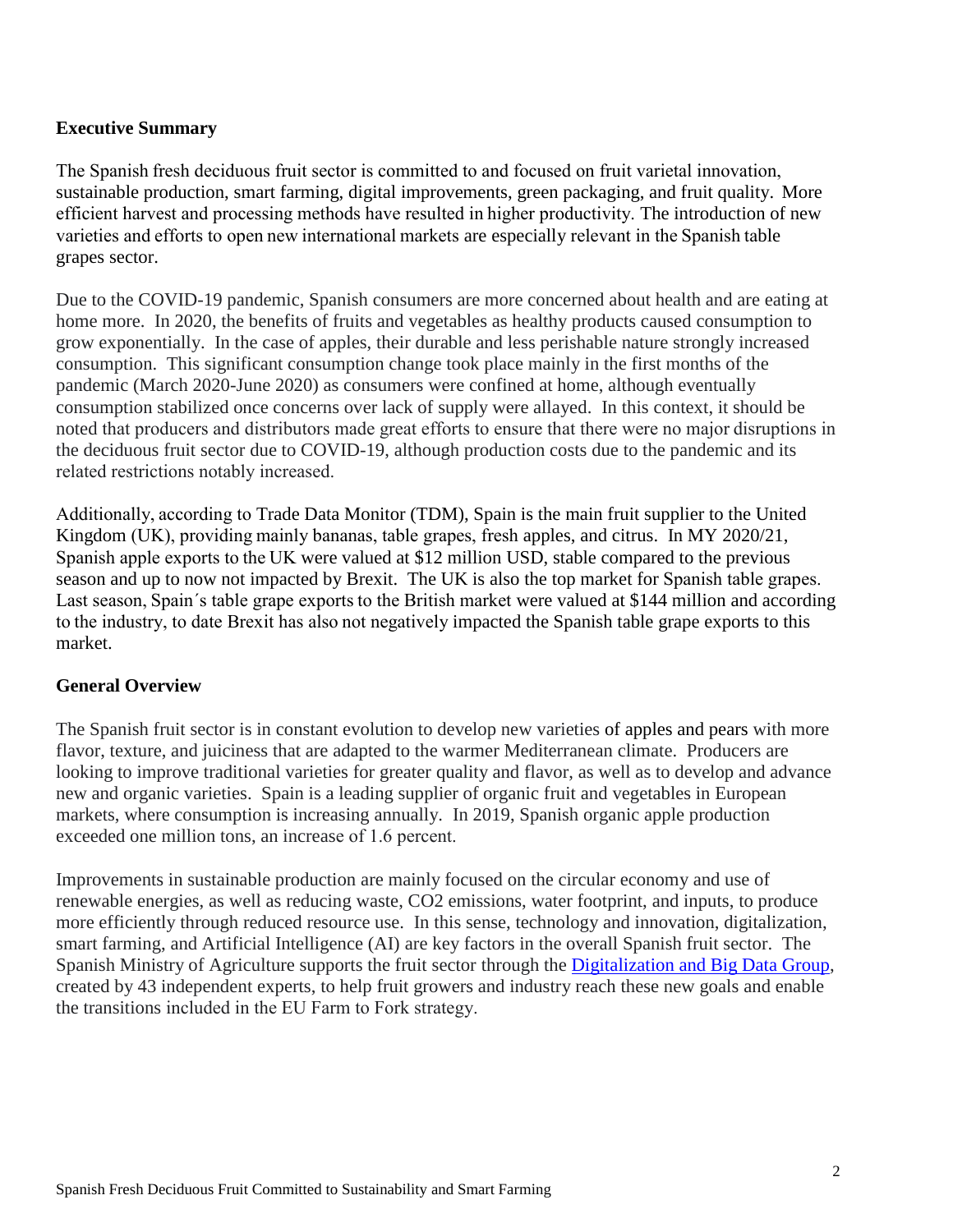# **Apples**

According to the latest Spanish official data, Catalonia is the region with the highest production of table apples, accounting for 55 percent of the total production. The Aragon region follows, contributing 20 percent of production. By variety, Galicia is the region known for its cider apples with 70 percent of the total Spanish cider apple production, followed by Asturias and the Basque Country.  The main apple variety grown in Spain are *Golden Delicious*, with 50 percent of total apple production (concentrated in Catalonia, Aragon, and Galicia).  Since 2013, production of other varieties such as *Fuji* and *Cripps Pink*has been rising due to their quality and texture.   

The *Golden Delicious* variety remains the most important apple variety in Spain.  However, in recent years, production of this variety along with production of *Red Delicious* has decreased. For MY 2021/22 (July/June), the Spanish table apple industry anticipates an increase in the volume of all table apple varieties grown in Spain to 542,748 tons, a 27 percent growth compared to the previous season, and a 13.5 percent growth compared to the last ten years average. In addition, Spanish total apple production includes a stable production of around 80,000 tons of cider apples destined for processing to produce cider apple. Thus, according to latest official data, in MY 2021/2022, Spanish total apple production is expected to reach 622,748 tons (see Chart 1).  

After continually falling at a modest pace since 2013, total planted area decreased 9.5 percent in the last decade as a result of the replacement of deciduous fruit planting with alternative fruit trees with higher profits.  The availability of new varieties that are better adapted to warm climates and the planting of apple orchards in the mountains over the last few years have resulted in a higher quality and a more efficient product, as well as increasing overall apple production.  Spain's total planted area for apples stands at 29,600 hectares (ha).   

Average Spanish per capita consumption of apples is around 12 Kg/person/year. For MY 2021/22, Post expects Spanish fresh apple consumption to increase in line with apple supply. Additionally, according to official data, around 17 percent of Spanish apples are destined for processing, and may reach 105,000 ton in MY 2021/2022. Almost 35 percent of apples destined for processing are cider apples.  

Spain is a net importer of fresh apples, with around 50,000-100,000 tons of imports surpassing exports and mostly sourced (around 95 percent) from the EU, mainly from France, Italy, and Portugal. In MY 2020/21, Spain´s apple imports rose six percent compared to the previous season to 212,791 tons and valued at \$207 million, due to the strong decline in domestic supply. Spanish imports of apples from non-EU countries comprised five percent of the total Spanish apple imports with Chile as main non-EU supplier. For MY 2021/22, Spanish apple imports may decline due to the estimated growth in Spanish apple production.  

In MY 2020/21, Spanish fresh apples exports decreased 25 percent to 112,000 tons and valued at \$103 million.  Around 55 percent of Spanish apple exports are shipped to other Member States (namely France and Portugal).  Major non-EU destinations are the UK, Morocco, Mauritania, Colombia, Brazil, and the Middle East.  Spanish apple exports to the UK were valued at \$12 million, stable with the previous season and up to now not impacted by Brexit. For MY 2021/22, Spanish apple exports may continue to rise due to the estimated Spanish apple production growth and the sector's focus on developing external markets.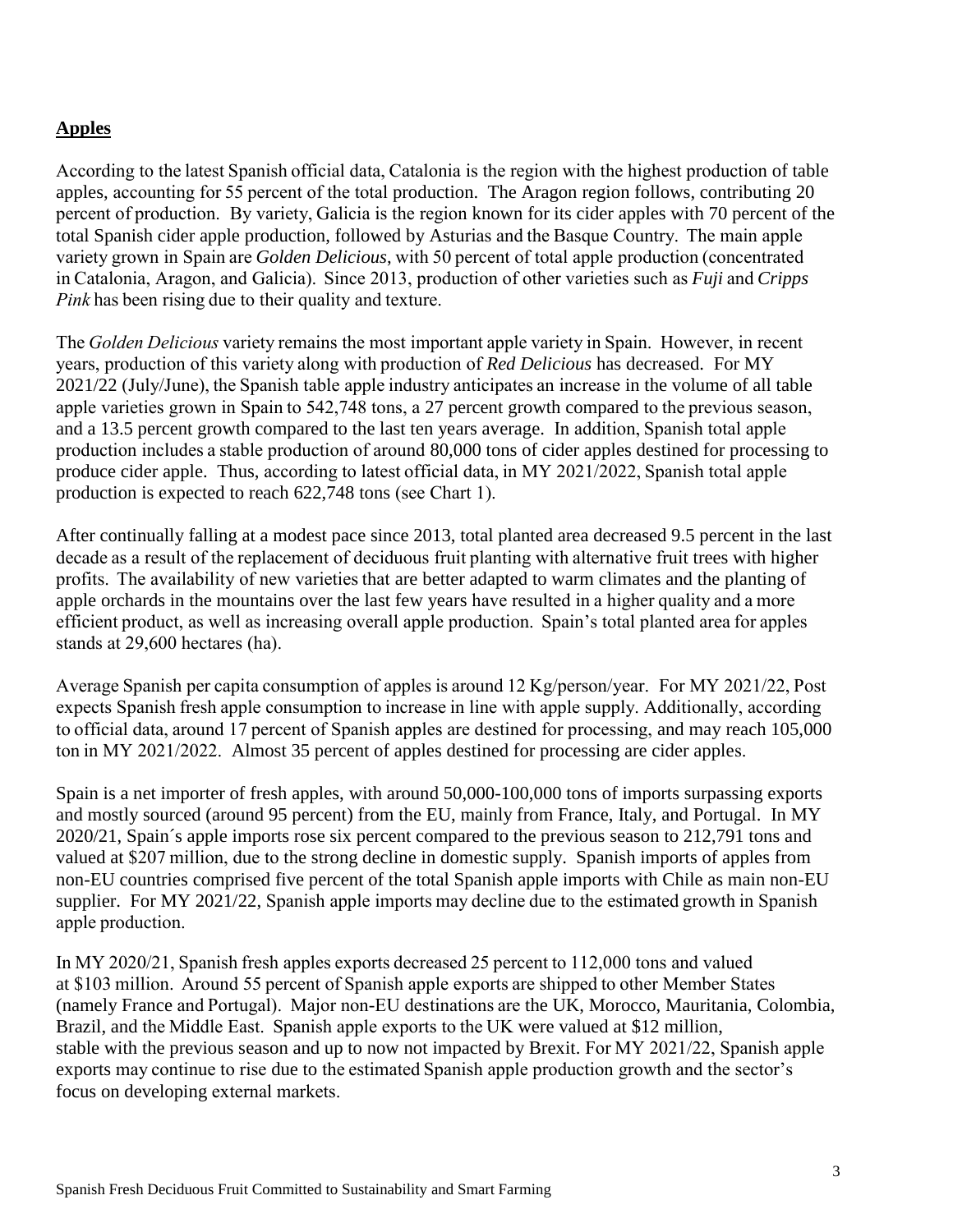



**Pears**  

According to recent Spanish official data, Catalonia is the region with the highest pear production, with around 45 percent of the total, followed by La Rioja and Aragon. The main varieties of pear grown in Spain are the *Conference, Blanquilla* (Catalonia, Aragon and Murcia), *Ercolini* (Murcia and Catalonia), *Limonera* (Catalonia and Aragon), and *William's*.  

Over the last ten years, total planted area decreased 26 percent, standing at 20,600 ha in 2019 as stone fruit orchards replaced pear orchards [\(see EU Stone Fruit Annual Report 2021\)](https://www.fas.usda.gov/data/european-union-stone-fruit-annual-0) (see Chart 2).  According to the Spanish pear sector, in MY 2021/22 (July/June), total table pear production is forecast to decline two percent to 299,788 tons due to unfavorable weather conditions during spring. According to the Spanish pear industry, the frosts that occurred in early April in the major pearproducing regions at an important physiological stage of the earliest pear varieties (*Limonera* and *Ercollini*) led to the estimated reduction in final pear production. In addition, important rainfalls occurred in some Spanish regions in late August, affected some later pear varieties (*Conference* and *Blanquilla*). This expected production is 14.85 percent lower than the last ten year average.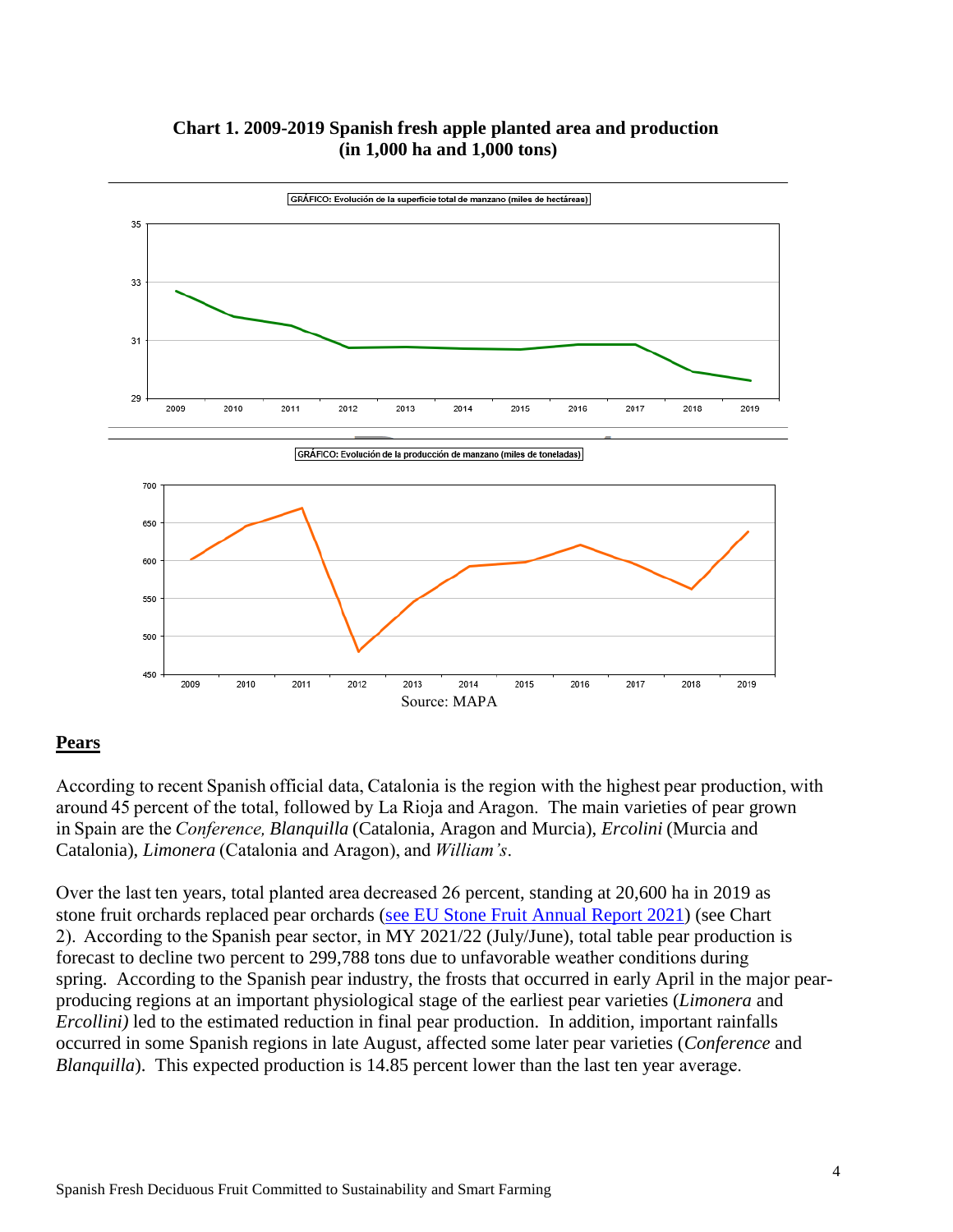

**Chart 2. 2009-2019 Spanish fresh pear planted area and production (in 1,000 ha and 1,000 tons)**

According to Spanish official data, Spanish per capita consumption of pears is around five Kg/person/year. For MY 2021/22, Post estimates Spanish pear consumption will decrease slightly in line with pear production. Additionally, around ten percent of Spanish total pear production is destined for processing.  

Spain is a net exporter of pears, as it is self-sufficient in pear production. In MY 2020/21 (July/June), Spanish total pear exports declined 24 percent compared to the previous season to 108,788 tons, valued at \$109 million, due to the decline in domestic supply.  Around 47 percent of Spanish pear exports go to other EU markets, namely Italy, France, and Germany. Major non-EU markets are Morocco (Spain's top export destination), Brazil, and the Middle East.  For MY 2021/22, a decrease in Spanish total pear exports is expected based on the current pear production forecast. In addition, the UK is not a strategic market for Spanish pears exports.  

In MY 2020/21, Spanish imports of pears increased 21 percent compared to MY 2019/20 to 67,533 tons, valued at \$76 million, almost 90 percent of which is sourced from the EU, namely Belgium, the Netherlands, and Portugal. Imports from non-EU countries mainly come from Chile and Argentina. In MY 2021/22, Spanish pear imports may grow in line with pear supply.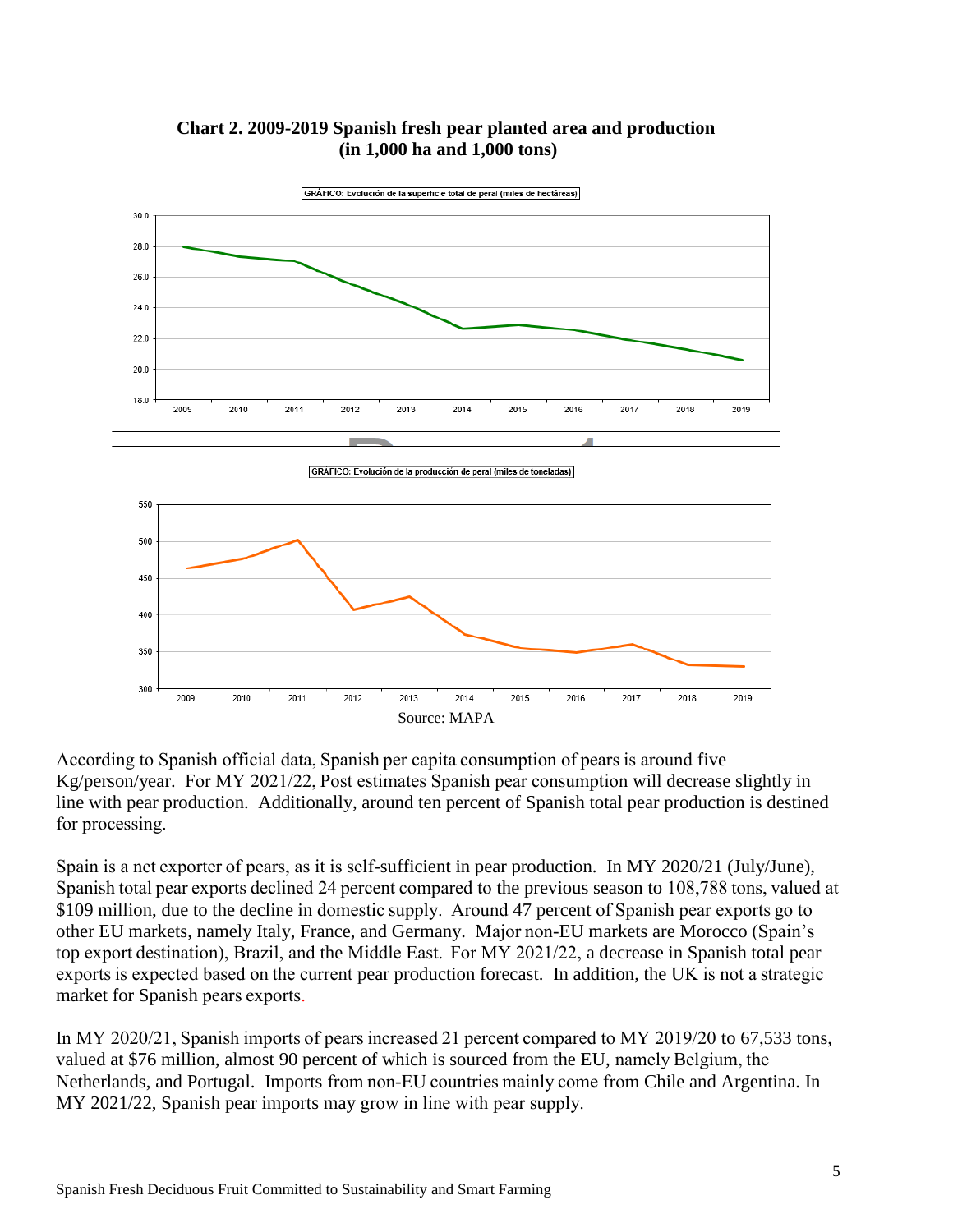#### **Table Grapes**

Within the EU, Spain is becoming a significant grape producer, ranking second in EU table grape production after Italy.  The Region of Murcia is the main table grape producer and accounts for 70 percent of total Spanish table grapes production, followed by Alicante and Seville.  In the last decade, new seedless varieties like *Superior*, *Sugarone*, *Sunworld, Ifg, California Grapes,*and the Spanish variety owned by the grape growers *ITUM,* were planted replacing older varieties.  This means that area planted is trending upwards, standing at 14,665 ha in 2019, according to official data.  The introduction of new varieties and efforts to open new international markets are boosting prospects for Spanish table grapes. New varieties are identified, among other factors, by their crisp texture and high productivity. More efficient harvest and processing methods have resulted in higher productivity.  

Murcia is also the Spanish leader region in grape breeding, technology, and innovation. According to the Spanish table grape industry, the sector is working to reduce phytosanitary treatments as much as possible to achieve more sustainable productions. The sector is also innovating in new varieties and procedures to increase the circular economy, reduce food waste, and increase green packaging. Overall, according to the industry, research and development in new varieties have been crucial to the success of Spain´s table grape sector.

According to the Spanish table grape industry, new varietal reconversion and innovation were key factors in the success of the Spanish table grape season in 2020.  Industry sources expect that MY 2021/22 (June/May) production will increase slightly to 300,000 tons despite unfavorable weather conditions that occurred in the spring, which mainly affected the latest grape varieties.  Labor shortages and climate change are increasing challenges in the Spanish table grape sector.  Although the sector was not short of workers due to the COVID-19 crisis, according to the industry, the pandemic increased production costs due to the COVID-19 related measures. 

During the pandemic, overall Spanish consumption of fruits, including table grapes, increased thanks to new healthy habits intensified by the stay-at-home orders and other restrictions. In general, Spanish table grape consumption is trending upwards, as seedless grapes are more convenient and the table grape supply in the retail sector is available throughout the entire year and not just seasonally.

Spain is a net exporter of table grapes, as Spanish production exceeds domestic consumption, and exports are also the main drivers of the sector's growth. Spain exports around 60 percent of its total table grapes production.  In MY 2020/21, despite the shorter supply, Spanish table grape exports grew 18 percent to 193,281 tons and valued at \$490 million.  Around 60 percent of Spanish table grapes went to EU countries, mainly to Germany, Portugal, the Netherlands, and France.  Spain is facing strong competition from Egypt in the EU market. The UK is the top market for Spanish table grapes.  Last season, Spain´s table grape exports to the British market were valued at \$144 million, a ten percent growth compared to the previous season (see Chart 3).  According to industry, to date Brexit has not negatively impacted the Spanish table grape exports to this market. Outside the EU, Norway, South Africa, the east coast of the United States, Singapore, and Canada, are the main buyers.